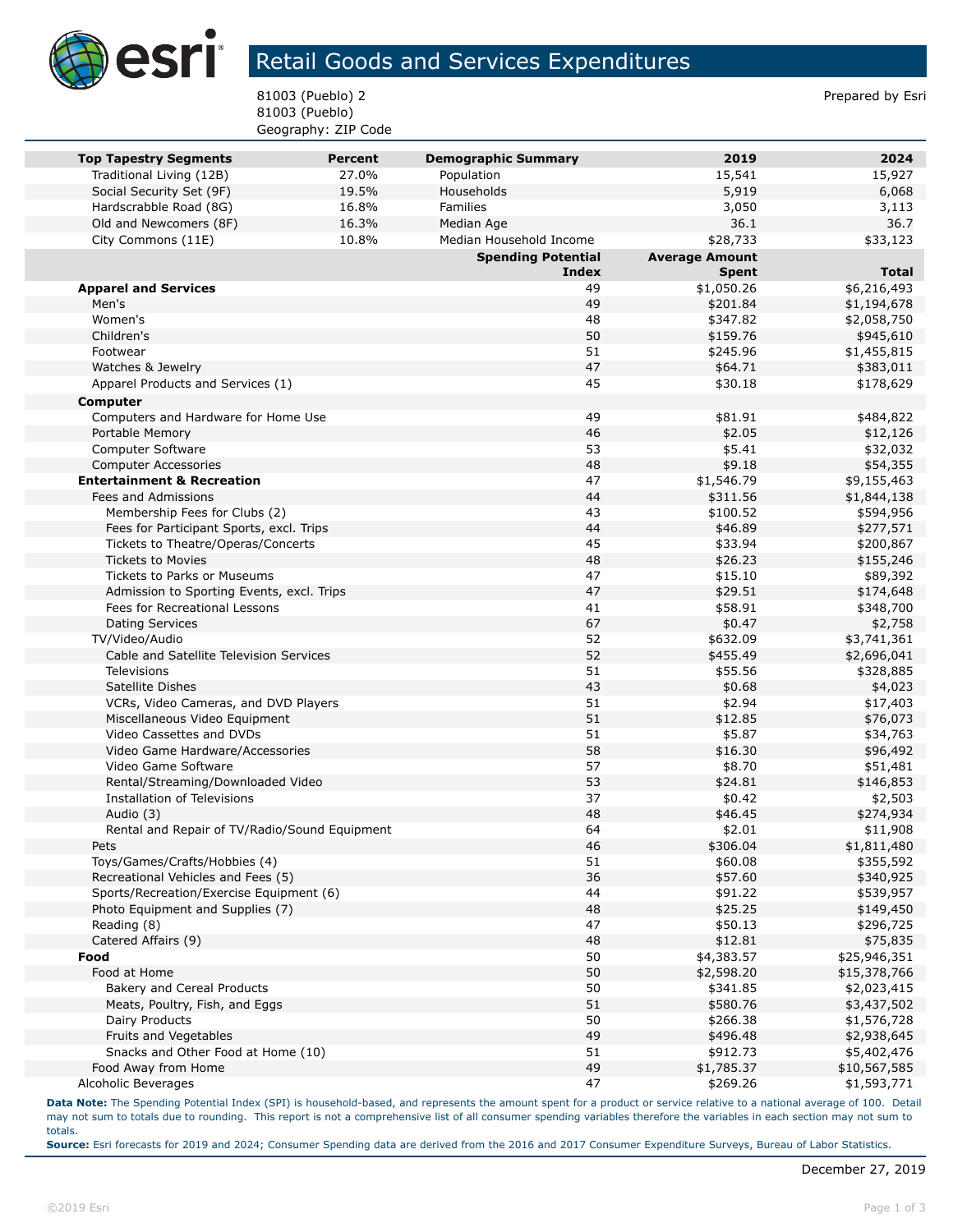

## Retail Goods and Services Expenditures

81003 (Pueblo) 2 Prepared by Esri 81003 (Pueblo) Geography: ZIP Code

|                                            | <b>Spending Potential</b> | <b>Average Amount</b> |               |
|--------------------------------------------|---------------------------|-----------------------|---------------|
|                                            | <b>Index</b>              | <b>Spent</b>          | Total         |
| <b>Financial</b>                           |                           |                       |               |
| Value of Stocks/Bonds/Mutual Funds         | 43                        | \$9,171.53            | \$54,286,295  |
| Value of Retirement Plans                  | 43                        | \$40,920.12           | \$242,206,187 |
| Value of Other Financial Assets            | 56                        | \$3,198.44            | \$18,931,583  |
| Vehicle Loan Amount excluding Interest     | 50                        | \$1,418.61            | \$8,396,747   |
| Value of Credit Card Debt                  | 48                        | \$1,167.15            | \$6,908,342   |
| Health                                     |                           |                       |               |
| Nonprescription Drugs                      | 50                        | \$72.09               | \$426,725     |
| <b>Prescription Drugs</b>                  | 51                        | \$187.54              | \$1,110,036   |
| Eyeglasses and Contact Lenses              | 49                        | \$44.33               | \$262,370     |
| Home                                       |                           |                       |               |
| Mortgage Payment and Basics (11)           | 40                        | \$3,985.11            | \$23,587,868  |
| Maintenance and Remodeling Services        | 38                        | \$819.96              | \$4,853,318   |
| Maintenance and Remodeling Materials (12)  | 42                        | \$207.10              | \$1,225,803   |
| Utilities, Fuel, and Public Services       | 51                        | \$2,478.55            | \$14,670,536  |
| <b>Household Furnishings and Equipment</b> |                           |                       |               |
| Household Textiles (13)                    | 50                        | \$50.22               | \$297,247     |
| Furniture                                  | 49                        | \$301.23              | \$1,782,974   |
| <b>Rugs</b>                                | 49                        | \$15.77               | \$93,356      |
| Major Appliances (14)                      | 46                        | \$164.01              | \$970,772     |
| Housewares (15)                            | 48                        | \$50.73               | \$300,292     |
| Small Appliances                           | 52                        | \$25.04               | \$148,188     |
| Luggage                                    | 46                        | \$6.47                | \$38,283      |
| Telephones and Accessories                 | 43                        | \$32.42               | \$191,893     |
| <b>Household Operations</b>                |                           |                       |               |
| Child Care                                 | 44                        | \$222.45              | \$1,316,695   |
| Lawn and Garden (16)                       | 42                        | \$196.97              | \$1,165,845   |
| Moving/Storage/Freight Express             | 53                        | \$35.51               | \$210,159     |
| Housekeeping Supplies (17)                 | 50                        | \$373.48              | \$2,210,610   |
| <b>Insurance</b>                           |                           |                       |               |
| Owners and Renters Insurance               | 46                        | \$263.74              | \$1,561,069   |
| Vehicle Insurance                          | 51                        | \$782.75              | \$4,633,100   |
| Life/Other Insurance                       | 46                        | \$210.75              | \$1,247,406   |
| Health Insurance                           | 49                        | \$1,929.41            | \$11,420,150  |
| Personal Care Products (18)                | 51                        | \$253.56              | \$1,500,811   |
| School Books and Supplies (19)             | 48                        | \$74.62               | \$441,692     |
| <b>Smoking Products</b>                    | 61                        | \$247.36              | \$1,464,109   |
| Transportation                             |                           |                       |               |
| Payments on Vehicles excluding Leases      | 49                        | \$1,244.72            | \$7,367,482   |
| Gasoline and Motor Oil                     | 50                        | \$1,145.21            | \$6,778,496   |
| Vehicle Maintenance and Repairs            | 51                        | \$582.46              | \$3,447,567   |
| <b>Travel</b>                              |                           |                       |               |
| Airline Fares                              | 43                        | \$234.49              | \$1,387,917   |
| Lodging on Trips                           | 43                        | \$264.78              | \$1,567,238   |
| Auto/Truck Rental on Trips                 | 45                        | \$11.70               | \$69,272      |
| Food and Drink on Trips                    | 44                        | \$237.80              | \$1,407,566   |

**Data Note:** The Spending Potential Index (SPI) is household-based, and represents the amount spent for a product or service relative to a national average of 100. Detail may not sum to totals due to rounding. This report is not a comprehensive list of all consumer spending variables therefore the variables in each section may not sum to totals. **Source:** Esri forecasts for 2019 and 2024; Consumer Spending data are derived from the 2016 and 2017 Consumer Expenditure Surveys, Bureau of Labor Statistics.